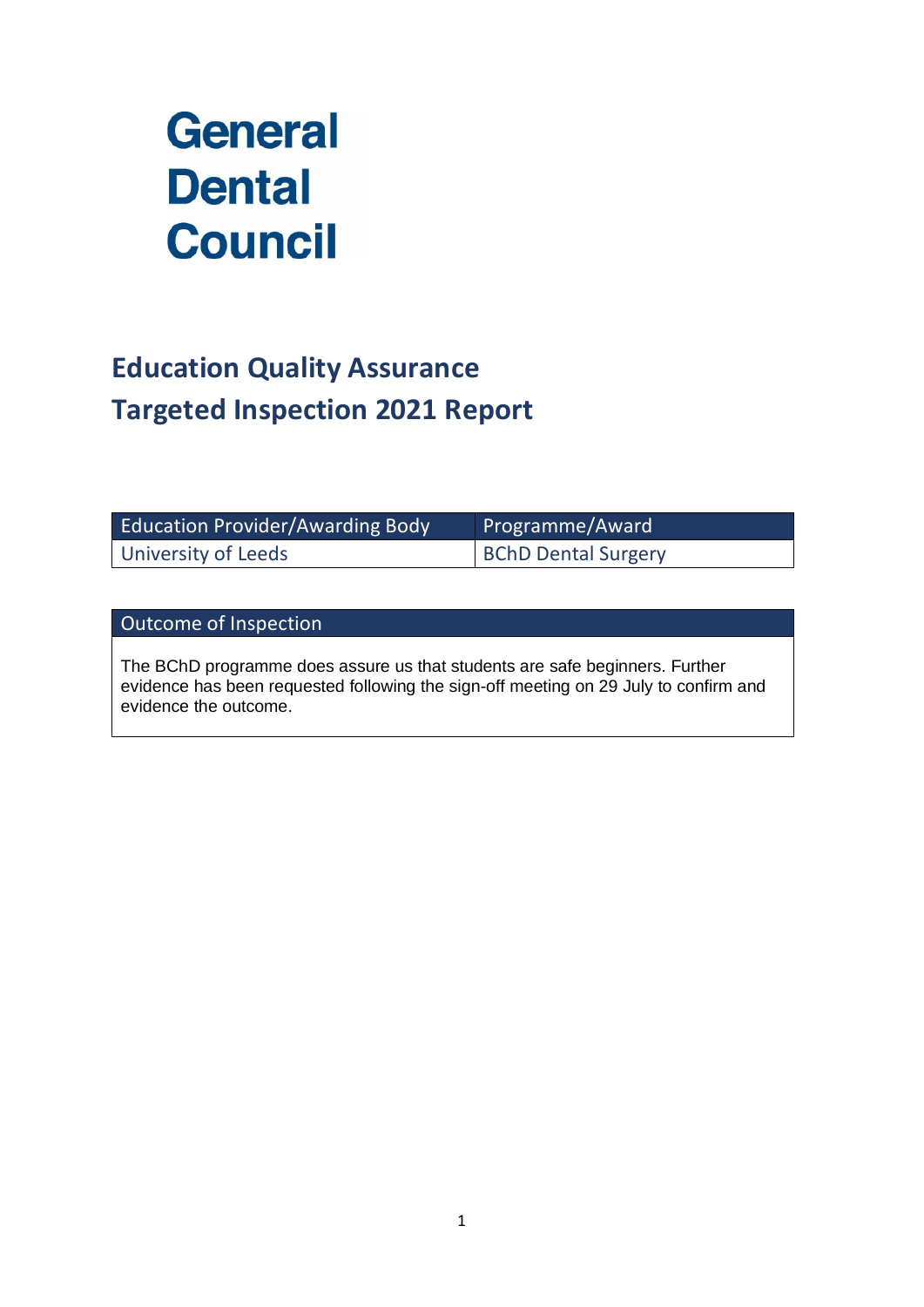#### **\*Full details of the inspection process can be found in Annex 1\***

### **Inspection summary**

| Remit and purpose of inspection: | A 2021 Targeted Inspection focusing on<br>Requirements 13 and 15 in the Standards<br>for Education to determine ongoing<br>sufficiency of the award for the purpose of<br>GDC registration as a dentist.<br>The Inspection is to seek assurance that<br>that all GDC Learning Outcomes have been<br>achieved and that all students have<br>satisfied the criteria of safe beginner,<br>paying particular attention to an<br>appropriate level of clinical experience. |
|----------------------------------|-----------------------------------------------------------------------------------------------------------------------------------------------------------------------------------------------------------------------------------------------------------------------------------------------------------------------------------------------------------------------------------------------------------------------------------------------------------------------|
| <b>Learning Outcomes:</b>        | <b>Preparing for Practice (dentistry)</b>                                                                                                                                                                                                                                                                                                                                                                                                                             |
| Programme inspection date:       | <b>29 June 2021</b>                                                                                                                                                                                                                                                                                                                                                                                                                                                   |
| <b>Inspection team:</b>          | Kate Carter (Non-Registrant EA and Chair)<br><b>Gill Jones (Registrant EA)</b><br><b>James Ashworth-Holland (Registrant EA)</b><br><b>Jackie Spencer (GDC)</b><br>Kathryn Counsell-Hubbard (GDC)                                                                                                                                                                                                                                                                      |

The University of Leeds BChD in Dental Surgery, delivered primarily at Leeds Dental Institute (hereafter referred to as the "provider" or the "School"), is a high achieving programme for which a targeted inspection was triggered for three main reasons: the use of simulation to replace live patient experience, the use of simulation to assess students, and to gather clarity concerning the timetabling of clinical time. Robust and detailed information was provided as part of the main evidence gathering exercise in the targeted inspection process as well as on two separate occasions ahead of the inspection. The programme is to be commended for this evidence and the detail it offered.

The panel required context and verbal explanation for the three main areas given above and were pleased to receive this at the inspection, meaning that the panel were assured that students would meet the safe beginner standard. Additionally, the panel recognized several areas of positive practice and improvement, including:

- Robust mapping exercise between assessments and the GDC's learning outcomes.
- Ongoing and expanded pastoral support and clinical support, particularly the DenStudy team and dental nurses on clinic.
- Adaptation of the programme since March 2020 incorporating online learning with Top Hat and the University's ethos to maintain the integrity of the qualification.

Amongst these were some areas that did not detract from the outcome of the inspection but could be considered to be areas where the School could seek to improve their approach and/or processes: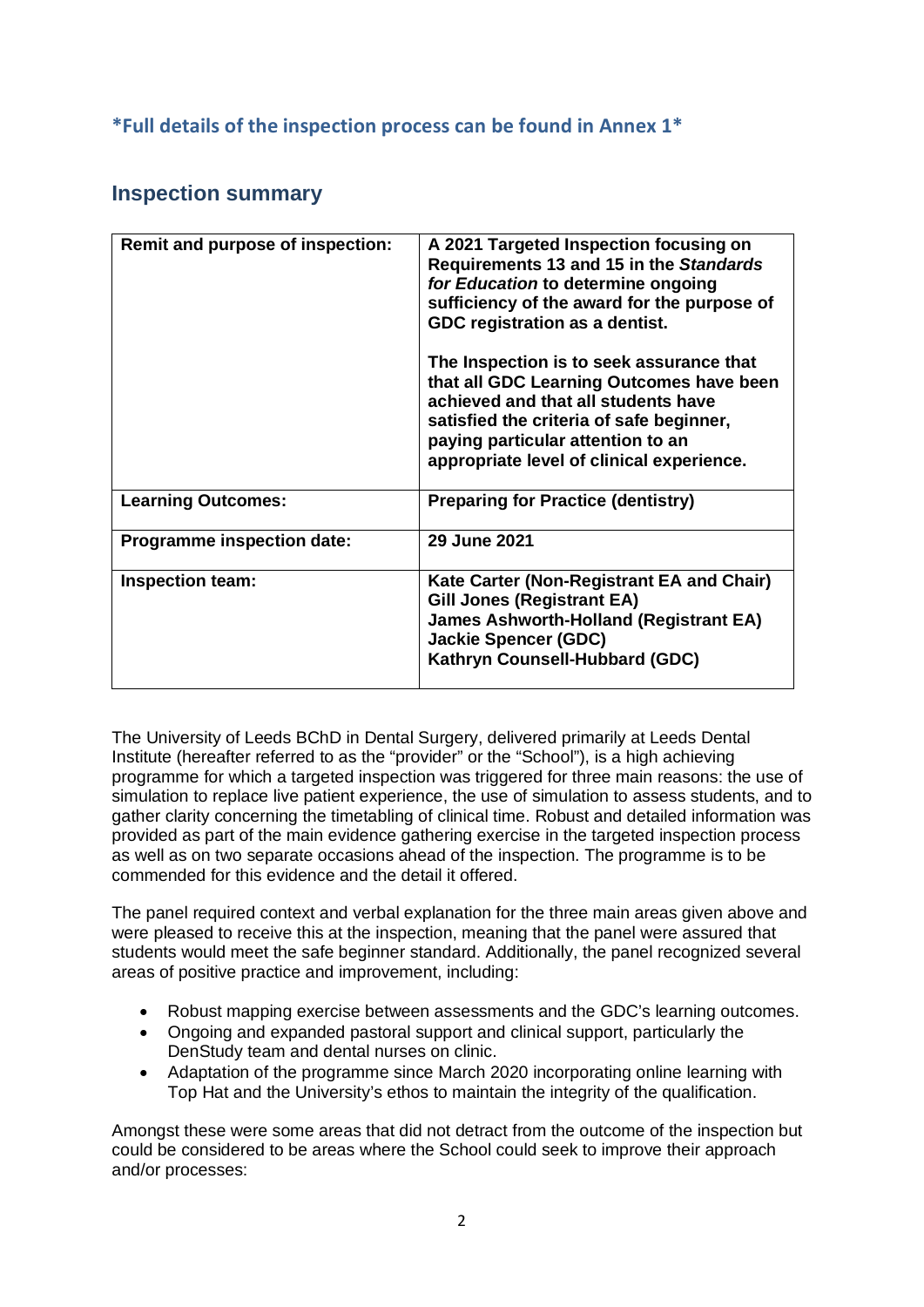- Compensation between patient types (i.e. adult patient management in lieu of experience with paediatric patients) and the replacement of live patient experience for simulated assessments in certain, limited instances, should be monitored and reviewed as circumstances allow.
- Access to aerosol generating procedures (AGPs) should be introduced to bridge the gap between the University experience and Dental Foundation Training (DFT).
- Timings around the end of clinical experience, the sign-off meeting and the placement selection date for DFT should be considered in future to ensure students are not placed under undue stress.

The panel were impressed by a committed and cohesive programme team who were clearly supportive of one another. The students were also commended for their candour, and the panel would encourage the School to continue to communicate with their students as openly as possible.

The GDC wishes to thank the staff, students, and external stakeholders involved with the BChD Dental Surgery programme for their co-operation and assistance with the inspection.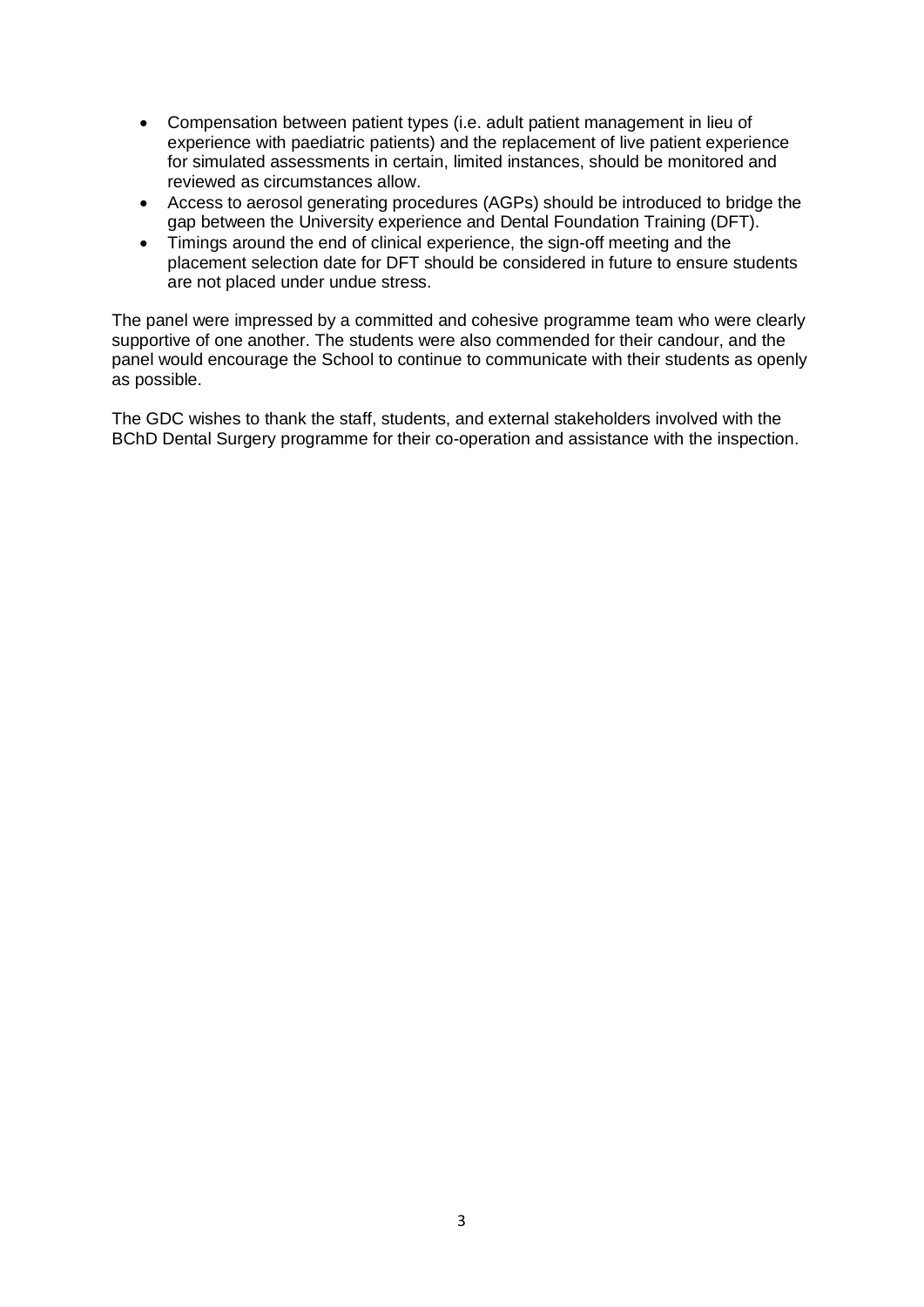# **Background and overview of qualification TBC**

| Annual intake                                   | X students                                                                                                                                                                                                                         |
|-------------------------------------------------|------------------------------------------------------------------------------------------------------------------------------------------------------------------------------------------------------------------------------------|
| Programme duration                              | X weeks over x months/years                                                                                                                                                                                                        |
| Format of programme                             | $e.g.$ :<br>Year<br>1: basic knowledge, clinic attendance, shadowing<br>2: knowledge and simulated clinical experience<br>3: direct patient treatment<br>4-5: direct patient treatment, clinic attendance,<br>outreach, placements |
| Number of providers delivering the<br>programme | One                                                                                                                                                                                                                                |

# **Outcome of Requirements**

| <b>Standard Three</b> |            |  |
|-----------------------|------------|--|
| 13                    | <b>Met</b> |  |
| 15                    | <b>Met</b> |  |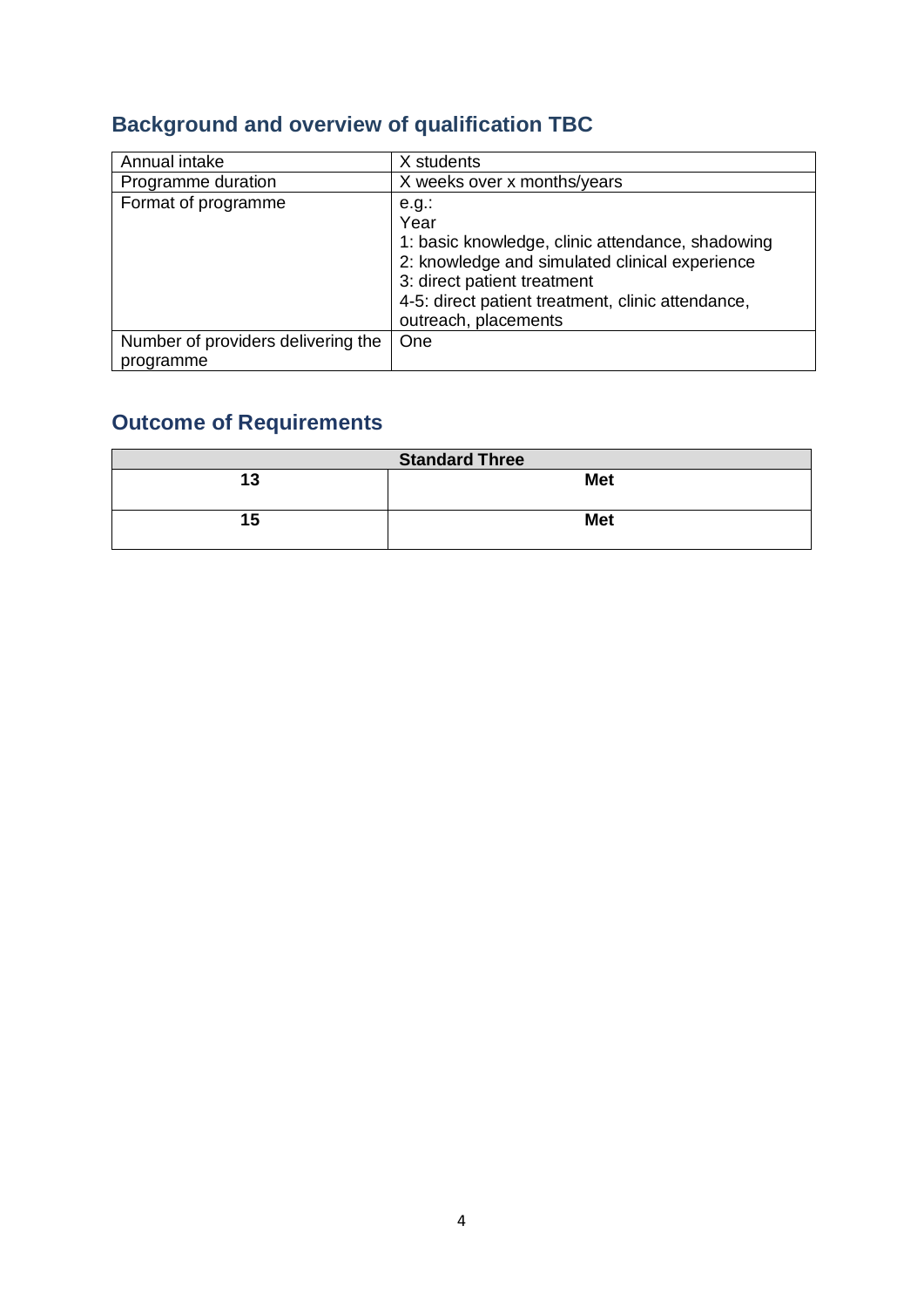#### **Requirement 13:**

**To award the qualification, providers must be assured that students have demonstrated attainment across the full range of learning outcomes, and that they are fit to practise at the level of a safe beginner. Evidence must be provided that demonstrates this assurance, which should be supported by a coherent approach to the principles of assessment referred to in these standards.** *(Requirement Met)* 

#### **Requirement 15:**

**Students must have exposure to an appropriate breadth of patients/procedures and should undertake each activity relating to patient care on sufficient occasions to enable them to develop the skills and the level of competency to achieve the relevant GDC learning outcomes.** *(Requirement Met)*

#### *Assessment of non-clinical skills*

#### **1. Assurance that students have attained the necessary level of Leadership Skills (Requirement 13).**

The pre-inspection evidence confirmed an appropriate coverage of Leadership Skills within the curriculum. Further to this, students work in operative/assistant pairs in the clinical area allowing for opportunities where leadership can be practiced.

#### **2. Assurance that students have attained the necessary level of Communication Skills (Requirement 13).**

The pre-inspection evidence confirmed an appropriate coverage of communication skills within the curriculum at a summative-academic level. Communication is also assessed within the formative progressional assessments employed by the School to ensure students' ongoing and developing competence.

#### **3. Assurance that students have attained the necessary level of Professionalism Skills (Requirement 13).**

The pre-inspection evidence confirmed an appropriate coverage of professionalism skills within the curriculum at a summative-academic level. Professionalism is also assessed within the formative progressional assessments, meaning that these, along with communication, are considered by a clinical supervisor and marked after every patient encounter.

#### **4. Assurance that students have worked with a satisfactory range of patients to ensure they have necessary patient management skills (Requirement 13).**

The pre-inspection evidence confirmed that multiple placements are in use to ensure that students are exposed to an appropriate breadth of patients. The School has comprehensive facilities in order to gain and practice competency, including the use of a 3D printer. This means that any type of tooth can be produced on which students may learn in the simulated environment.

#### *Assessment of clinical skills*

**5. Assurance of clear delineation between simulated and patient-based procedures (Requirements 13 and 15).**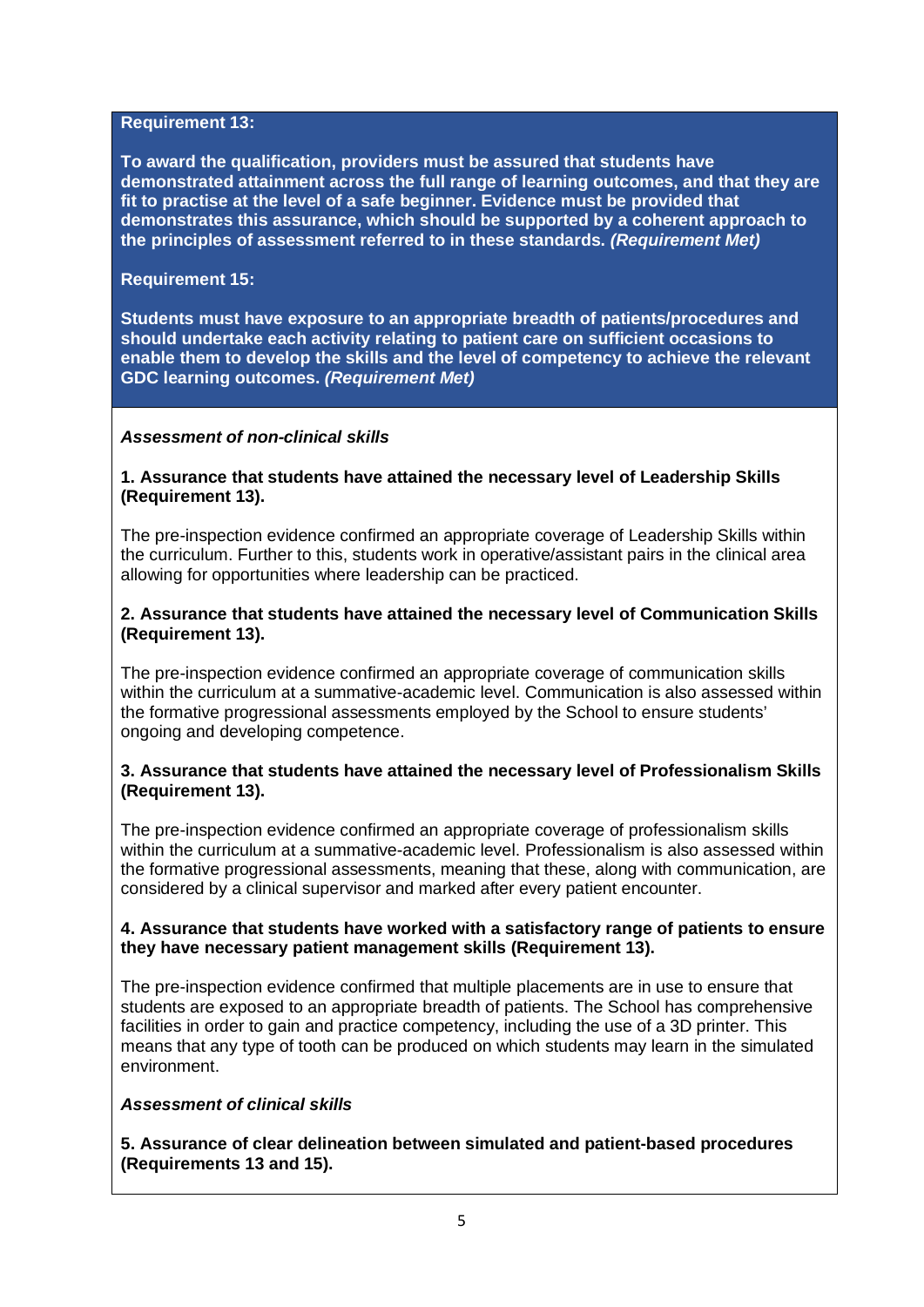The panel were initially unsure of the delineation between simulated and patient-based procedures as the context and specific purpose of the simulated experience wasn't known. Further evidence provided just prior to the inspection demonstrated how simulation feeds into formative progressional assessment which is an adjunct to live patient experience. The programme team were able to allay the panel's concerns and the evidence was further triangulated with two groups of Year Five students.

The programme team also advised that simulation has not been utilised since February 2021 except for in specific circumstances. Those circumstances are either if a patient does not attend, so the student utilises a phantom head during their clinical time, and for the crown and endodontic restorative procedures which are yet to be formatively assessed. Simulation was used to refresh skills and prepare students for a return to practice after the extended absence due to the pandemic.

The panel also heard that 3D printing has allowed for teeth to be created which mimic actual patient cases so that students can not only practice clinically but also demonstrate their understanding of whichever condition is presented and show a wider range of skills.

The panel were assured of this element of Requirements 13 and 15.

#### **6. Assurance that students have gained clinical experience around a full range of clinical procedures (Requirements 13 and 15).**

The clinical targets presented within the pre-inspection evidence, along with the updated data received a few days prior, largely demonstrated an adequate level of exposure to all required procedures. The procedures where such adequacy was not demonstrated included crown and endodontic restorative procedures; paediatric treatment experience was also noted for being low.

The School were able to explain more about the patient base at each outreach setting and explained actions taken to mitigate the reduction in clinical experience. Such actions included the simulated formative assessment (mentioned under point 5) plus a system of interrogating CAFS (the central recording system) for those treatments that have not been completed but demonstrate coverage of clinical skills. This evidence will then be presented at a sign-off meeting at the end of July. That meeting will be where it will be decided whether a student can complete the programme.

The School has allowed some mitigation in reference to low paediatric experience by considering transferable patient management skills from other areas of practice. The panel did not agree that such mitigation was commensurate, especially considering the particular skills required to effectively manage paediatric patients but appreciated that the students were exposed to as much experience as possible given the constraints of the previous and current academic years.

Students have not had the opportunity to practice AGPs. The adorning and removal of PPE has been practiced but the regular treatment of patients in Level 3 PPE has not. AGPs were covered and practiced earlier in the programme, although the panel would urge the programme to recommence AGPs when possible, to bridge the experience between University and their DFT placement.

Overall, the panel were assured of this element of Requirements 13 and 15. To fully evidence this assurance, however, the panel would appreciate further documentation be provided following the final ratification meetings (sign-off and the Progress and Awards Board) at the end of July (documentation detailed under 'Summary of Action', page 8).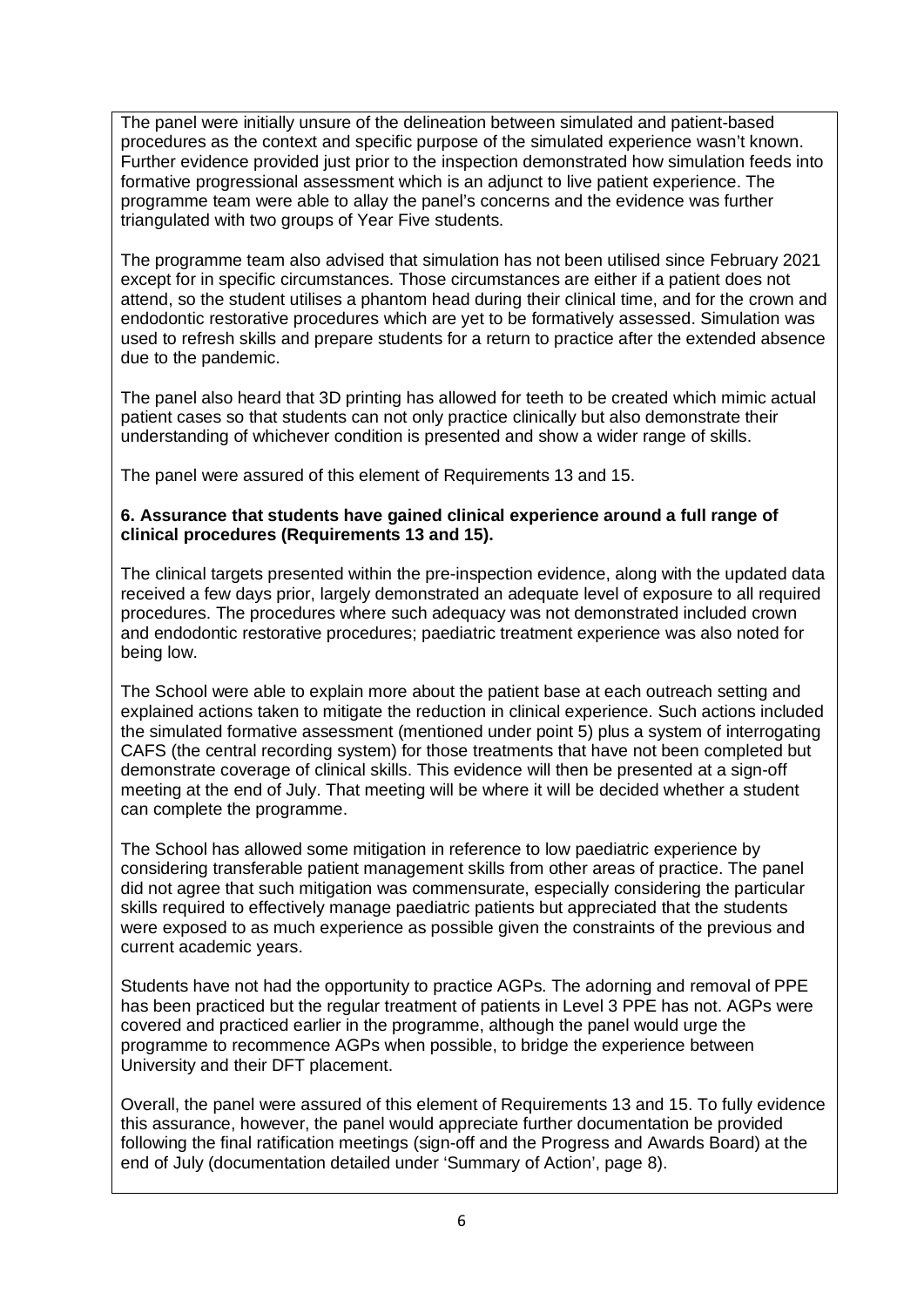#### **7. Assurance that students have received sufficient access to clinical experience to ensure a safe level of clinical competence (Requirements 13 and 15).**

The School has invested in micromotors, each with multiple handpieces, to ensure that students can return to clinic and complete a broader range of clinical procedures. Students were able to return to clinics, including outreach, fully from February 2021 and prior to that took medical histories, observed consultant clinics or practiced non-invasive procedures on fellow students under supervision.

Full COVID-19 risk assessments have been conducted of the clinical areas and a risk register was provided within the pre-inspection evidence. All students have been fit-tested for FP3 masks where possible. The clinical areas have been made as safe as possible for students to practice and patients to visit.

Some students reported some non-attendance by patients although a majority believed that patient attendance had improved, possibly due to not having access to treatment during much of 2020. The School have implemented processes to allow students to share patients to give students still to meet their targets the opportunity to get the experience they need.

The panel were assured of this element of Requirements 13 and 15.

#### **8. Assurance that those students who have required remediation gain sufficient support to enable them to progress (Requirements 13 and 15).**

The School offers an individualised approach to remediation depending on the issue identified. 'Student success' meetings have been introduced where students can meet with a relevant member of staff and plan their remedial work. Students also have access to a dedicated pastoral team called DenStudy who can support with preparing for assessments as well as personal issues. The students reported using DenStudy and found this to be useful.

The students also reported that, since returning to the clinical area, they have been put into groups and have the same two supervisors each week. This has been useful for them because they have been able to build a rapport and feel confident in approaching the supervisor for assistance.

The panel were assured of this element of Requirements 13 and 15.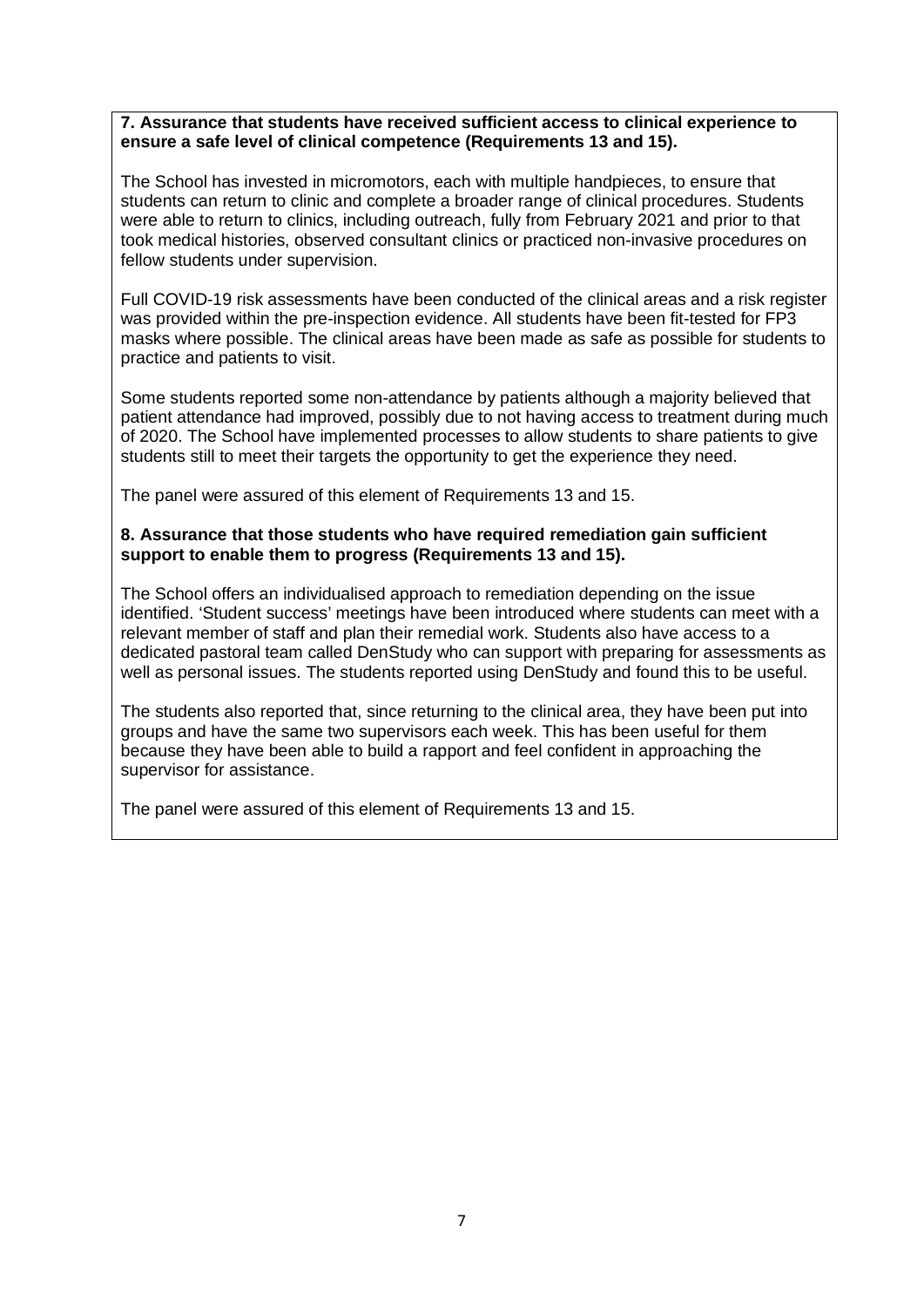# **Summary of Action**

| number  | Requirement Action number and action                         | <b>Observations &amp; response from</b><br><b>Provider</b> | Due date     |
|---------|--------------------------------------------------------------|------------------------------------------------------------|--------------|
| 13 & 15 | School to provide minutes                                    |                                                            | 30 July 2021 |
| 13 & 15 | from the sign-off meeting.<br>School to provide final totals |                                                            | 30 July 2021 |
|         | for the graduating cohort for                                |                                                            |              |
|         | clinical procedures.                                         |                                                            |              |
| 13 & 15 | School to provide updated                                    |                                                            | 30 July 2021 |
|         | summative assessment                                         |                                                            |              |
|         | results for the graduating                                   |                                                            |              |
|         | cohort, including the ratified                               |                                                            |              |
|         | results for the final Year Five                              |                                                            |              |
|         | summative assessments.                                       |                                                            |              |

# **Observations from the provider on content of report**

## **Recommendations to the GDC**

| <b>Education associates' recommendation</b>                                       | The BChD programme does assure us that students are safe beginners. |
|-----------------------------------------------------------------------------------|---------------------------------------------------------------------|
| Date of reinspection / next regular monitoring exercise<br>[Delete as applicable] | 2021/22                                                             |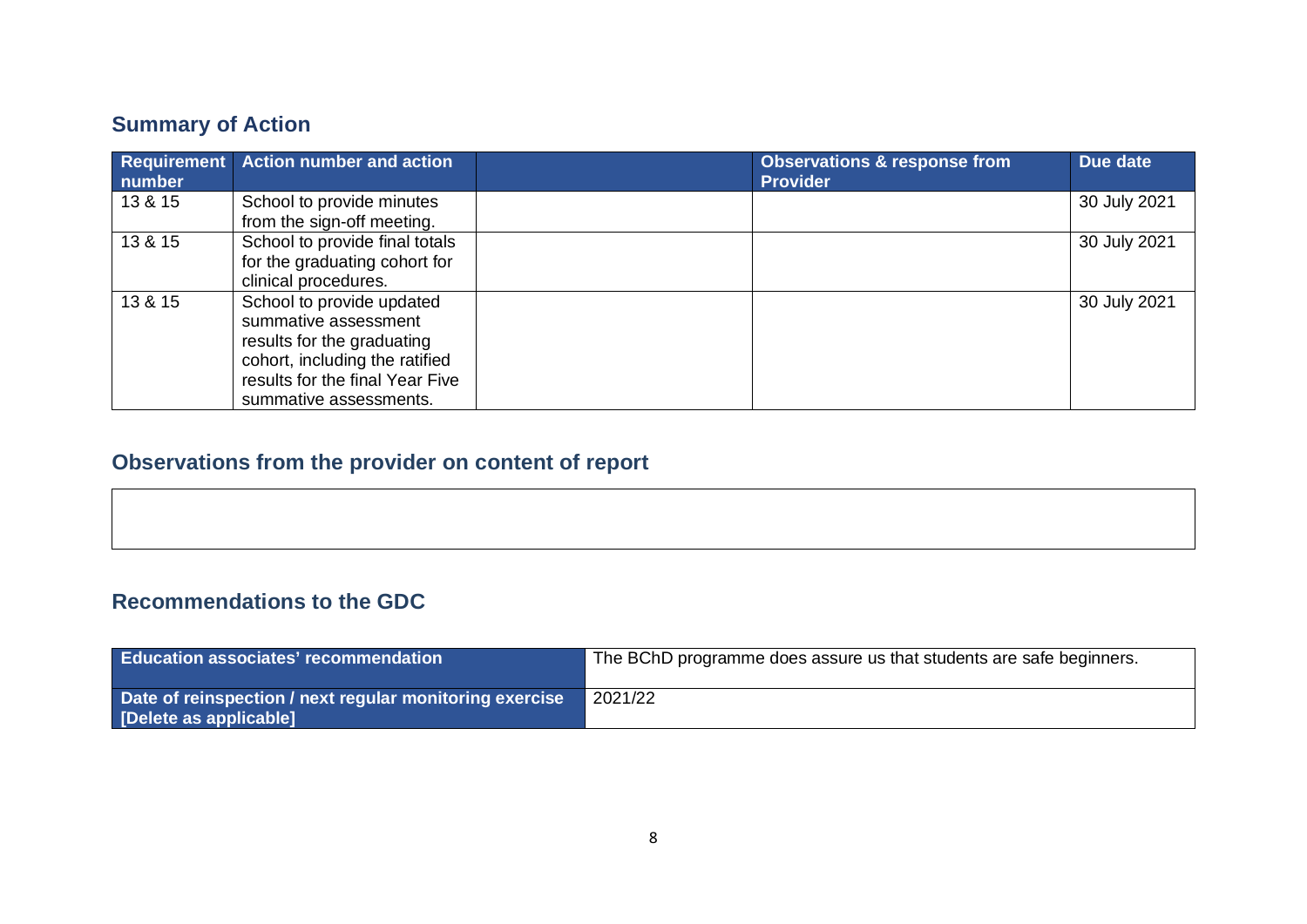#### **Annex 1**

#### **Targeted Inspections 2021 purpose and process**

- 1. As part of its duty to protect patients and promote high standards within the professions it regulates, the General Dental Council (GDC) quality assures the education and training of student dentists and dental care professionals (DCPs) at institutions whose qualifications enable the holder to apply for registration with the GDC.
- 2. The GDC has a statutory duty to ensure that only those students who have met the required learning outcomes as safe beginners can join the GDC Register.
- 3. The impact of the COVID-19 pandemic on primary dental education has been significant, particularly due to restrictions on patient access and clinical environments. As a result, the Education Quality Assurance team have developed a process to assure the Council and the public that we continue to only register individuals who are considered to be safe beginners.
- 4. During 2020 and 2021 we undertook a process of monitoring activity and meetings with providers of primary dental education. This included assurance of adequate provision of clinical experience for all students, particularly those expected to graduate in 2021.
- 5. Data gathered from this activity will inform decisions regarding the focus of education quality assurance inspection activity during 2021.
- 6. The targeted inspections in 2021 will focus on two Requirements from the GDC's Standards for Education: Requirements 13 and15.
- 7. All providers of dental and dental care programmes with a final year cohort may be subject to an inspection if they do not provide evidence: • that satisfies the GDC that all Learning Outcomes have been achieved • that all students have satisfied the criteria of safe beginner, paying particular attention to an appropriate level of clinical experience.
- 8. Inspections will be focused on the assurance of the depth and breadth of experience of final year students. The decision to be made at the end of the inspection is whether students can be considered to have met the learning outcomes and have the requisite experience to be a safe beginner.
- 9. The education provider is requested to undertake a self-evaluation of against Requirements 13 and 15 under the Standards for Education and to provide evidence in support of their evaluation. The inspection panel examines this evidence, may request further documentary evidence and gathers further evidence from discussions with staff. The panel will reach a decision on each Requirement, using the following descriptors:

#### A Requirement is met if:

"There is sufficient appropriate evidence derived from the inspection process. This evidence provides the education associates with broad confidence that the provider demonstrates the Requirement. Information gathered through meetings with staff and students is supportive of documentary evidence and the evidence is robust, consistent and not contradictory. There may be minor deficiencies in the evidence supplied but these are likely to be inconsequential."